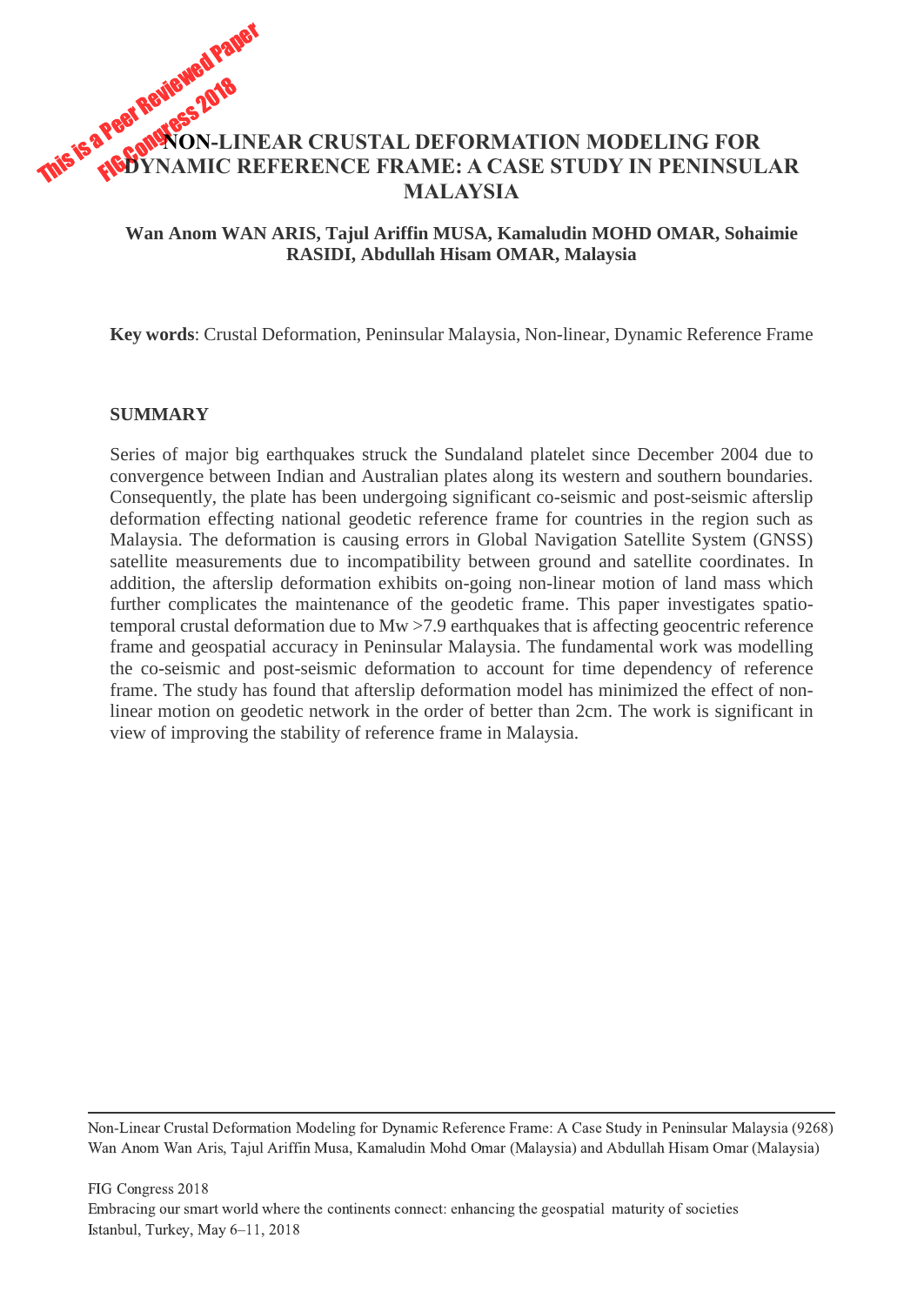## **NON-LINEAR CRUSTAL DEFORMATION MODELING FOR DYNAMIC REFERENCE FRAME: A CASE STUDY IN PENINSULAR MALAYSIA**

## **Wan Anom WAN ARIS, Tajul Ariffin MUSA, Kamaludin MOHD OMAR, Sohaimie RASIDI, Abdullah Hisam OMAR, Malaysia**

## **1. INTRODUCTION**

Positioning activities such as national boundary determination, oil and gas field exploration, and high precision surveying applications require a stable geodetic reference frame. In the advanced space positioning, linear and non-linear crustal deformation due to the earth seismicity have become additional observable for the establishment of reference frame (Bevis and Brown, 2014; Gomez *et al.,* 2016). Peninsular Malaysia is very much effected by the regional seismics and it has experienced spatial and temporal crustal deformations due to four earthquakes (>7.8Mw); 2004 Sumatra Andaman at 9.2Mw, 2005 Nias Simeulue (8.5Mw), 2007 Bengkulu (7.9Mw) and 2012 Indian Ocean (8.6Mw) which lead to a maxiumum of 39cm/year seismic deformation (Aris *et al.,* 2016).

The region crustal deformation also exhibits non-linear motion due to significant crustal relaxation causing more problems to the present geodetic reference frame. Latest realization of the IERS namely ITRF2014 has included co-seismic and post-seismic logarithmic functional deformation model (Altamimi *et al.,* 2016). Previously, crustal deformation was being modelled by piecewise linear fitting which may not be fitted well causing some errors in instantenous position correction. This paper discusses crustal deformation model in Peninsular Malaysia that caters for distribution of non-linear co- and post-seismic signals due to major earthquakes (>7.9Mw). The paper is devided into sections. Section 2 describes conceptual linear and nonlinear crustal deformation in the present-day reference frame, Section 3 describes crustal deformation modeling, Section 4 presents the assessment of the model and finally, Section 5 is for conclusion and recommendations.

## **2. LINEAR AND NON-LINEAR TREND IN SPATIAL CRUSTAL DEFORMATION MODEL**

In order to account for co-seismic and post-seismic caused by significantly major earthquakes, pragmatic approach by fitting logarithmic and/or exponential functions to the site-specific coordinate time series is necessary. Figure 1 demonstrates temporal change of coordinate over time *t* due to linear and non-linear trend of crustal deformation. From the figure, coordinate point *P* at time  $t_n$  is the displaced position from initial coordinate at  $t_0$  after occurrence of earthquake  $e^{\lambda}$ . In traditional way, the displacement of coordinate topocentric (*north* or *east*)

 $S_{t_{el,m}}^p$  is computed by assuming that the crustal deformation depicts linear trend after the occurrence of earthquake as in Equation 1;

FIG Congress 2018

Non-Linear Crustal Deformation Modeling for Dynamic Reference Frame: A Case Study in Peninsular Malaysia (9268) Wan Anom Wan Aris, Tajul Ariffin Musa, Kamaludin Mohd Omar (Malaysia) and Abdullah Hisam Omar (Malaysia)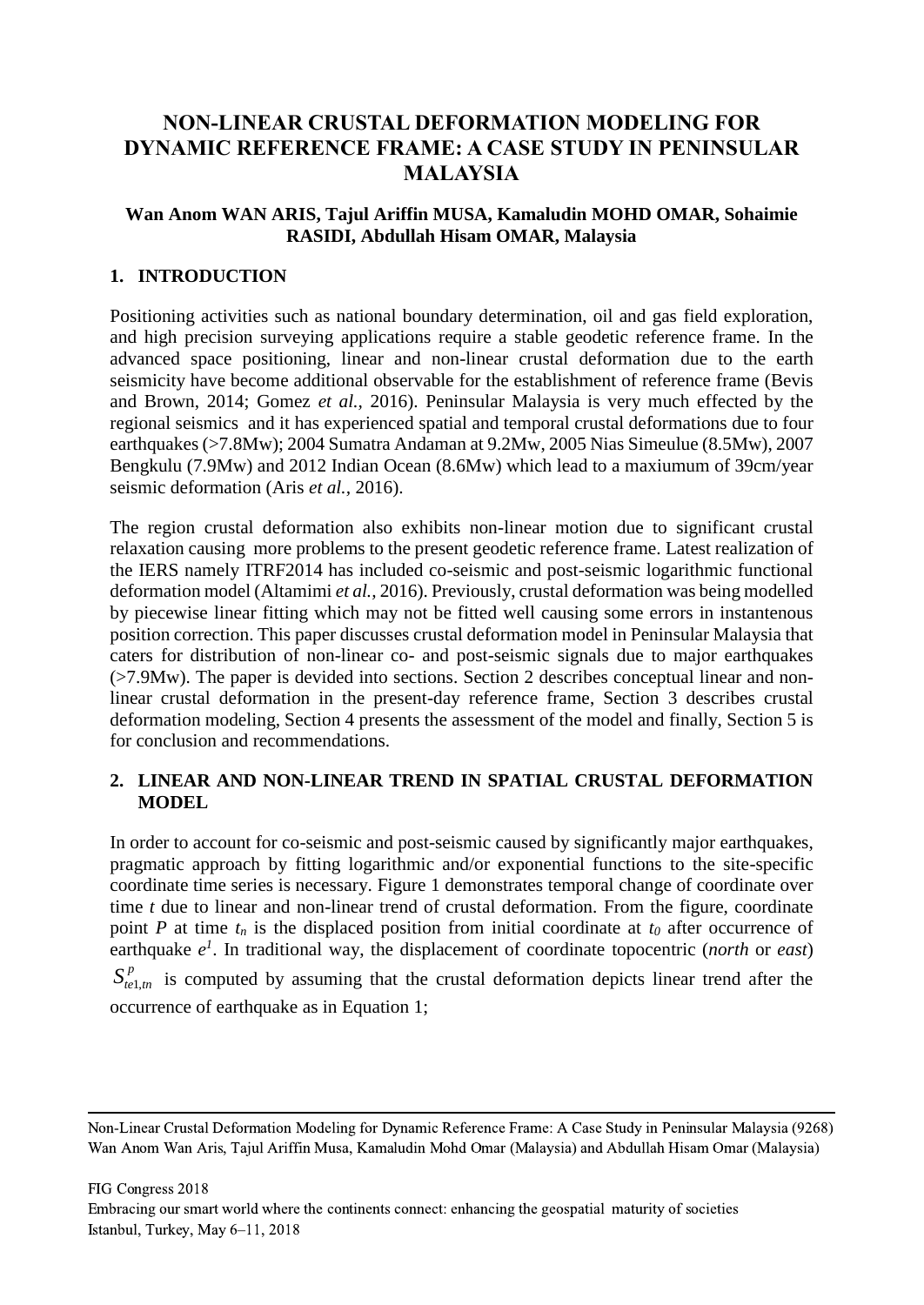

Figure 1: Demonstration of crustal deformation model for Peninsular Malaysia as applied by ITRF (Altamimi *et al.,* 2016).

$$
S_{te1,m}^p = C_{t_{e1}}^P + [v_{(t_n - t_{e1})}^P \text{ or } \overline{v}_{(t_n - t_{e1})}^P]
$$
 (1)

where;  $t$  time;  $C_{t_{e1}}^T$ *P*  $C_{t_{e1}}^P$  is co-seismic displacement at point *P* after earthquake  $e^I$ ,  $v_{(t_n-t_{e1})}^P$ *P*  $v_{(t_n-t_{e1})}^P$  is total velocity displacement at point *P* from time  $t_{e1}$  to  $t_n$ , and  $V'_{(t_n-t_{e1})}$ *P*  $\overline{v}_{(t_n-t_{e1})}^P$  is plate rotation deformation at point *P* from time *t*e1 to *t*n.

Meanwhile, in the current practice of high precision ITRF, the  $S_{t}^p$  is computed by assuming that the crustal deformation refers to plate rotation and post-seismic trend after the occurrence of earthquake as in Equation 2 which depicts a non-linear trend.

$$
S_{t\ell 1,m}^p = \overline{v}_{(t_n - t_{\ell 1})}^p + C_{t_{\ell 1}}^p + a_{\ell 1}^p \log_{10}(1 + (t_n - t_{\ell 1}) / \tau_{\ell 1}^{\log})
$$
(2)

where,  $a^{el}$  and  $\tau_{\text{los}}^{el}$ log  $\tau_{\text{loc}}^{\text{el}}$  is post-seismic amplitude and logarithmic decay rate, respectively for earthquake  $e^{\lambda}$  at point *P*. For the case of multiple earthquake events, variable terms of deformation model (co-seismic, amplitude and logarithmic decay rates) can be imposed in Equation 1 or 2. It is noted that, the application of high precision ITRF will be more practical when the  $S_{te1,m}^p$  can be predicted at non-GPS CORS sites (*i.e.*, passive network). This is possible when the terms  $C_t^P$  $C_{t_{e1}}^P$ ,  $a^{eI}$ ,  $\bar{v}_{(t_n-t_{e1})}^P$  $\overline{v}^P_{(t_n - t_{e1})}$  and  $v^P_{(t_n - t_{e1})}$  $v_{(t_n-t_{e1})}^r$  are spatially modeled for *north* and *east* components separately. In this study, Co-seismic Spatial Deformation Model (CSDM) refers to spatial co-seismic displacement,  $C_t^P$  $C_{t_{el}}^P$  for each major earthquake. Meanwhile, Spatio-Temporal Deformation Model (STDM) can be divided into three (3); Sunda Linear (SuLin-STDM), Velocity Linear (VeLin-STDM) and Post-seismic Non-Linear (PosNoLin-STDM) referring to

the distribution of  $\overline{V}$ <br>1-Linear Crustal Beformation  $\frac{\overline{v}^{\,p}}{\text{Matrix}(u)}$  Modelitae Nothe distribution of  $\bar{v}^p$  which is applying respectively. For the case of CSDM and STDM, this  $\kappa$ Wan Anom Wan Aris, Tajul Ariffin Musa, Kamaludin Mohd Omar (Malaysia) and Abdullah Hisam Omar (Malaysia)

FIG Congress 2018

*P*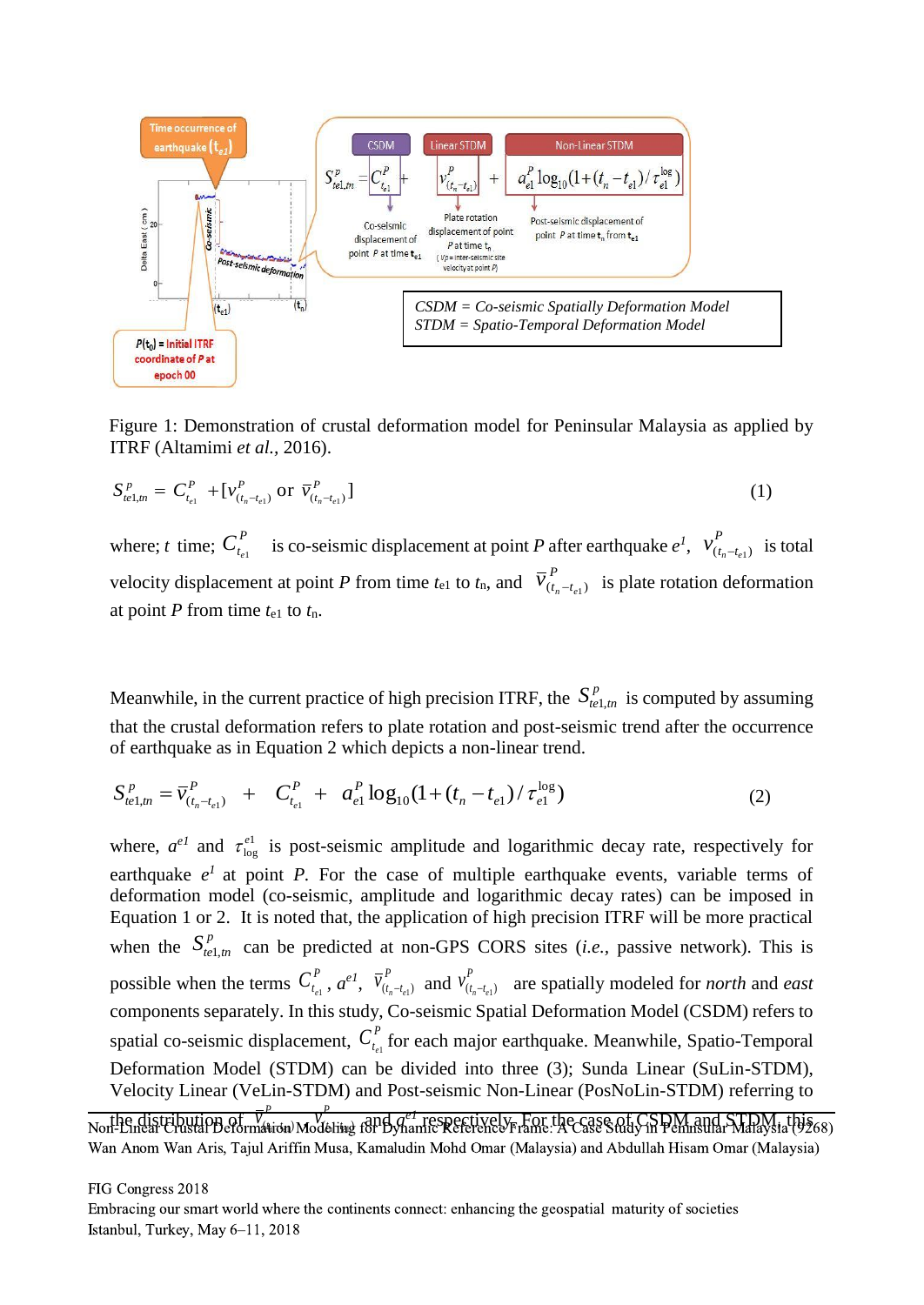study has generated national grid namely Quasi Network (Q1- Q144) with spatial resolution 0.3°×0.3°, as shown in Figure 2-(a). The information of  $C_t^P$  $C_{t_{e1}}^P$ ,  $a^{eI}$ ,  $\bar{v}_{(t_n-t_{e1})}^P$  $\bar{v}^P_{(t_n-t_{e1})}$  and  $v^P_{(t_n-t_{e1})}$  $v_{(t_n-t_{e1})}^r$  at Quasi Network point were predicted from the knowledge of actual  $C_t^P$  $C_{t_{e1}}^P$ ,  $a^{eI}$ ,  $\bar{v}_{(t_n-t_{e1})}^P$  $\overline{v}^P_{(t_n - t_{e1})}$  and  $v^P_{(t_n - t_{e1})}$  $v_{(t_n-t_e)}^{\{r\}}$ signals as quantified by MyRTKnet stations (by Department of Survey and Mapping Malaysia) that records the 9 years of crustal deformation trend since 2004 Sumatra Andaman earthquake, as shown in Figure 2-(b).



Figure 2: (a) Quasi-Network grid (Q1-Q144) with spatial resolution  $0.3^{\circ} \times 0.3^{\circ}$ ; and (b) distribution of MyRTKnet in Peninsular Malaysia.

The prediction of crustal deformation signals can be made through least square collocation which can be expressed by Moritz, (1962) and Moritz, (1980). The predicted signal *S* (*i.e.,* intraplate grid velocity to be predicted) at the nearest point is given as;

$$
S = C_{SL} C_{LL}^{-1} L \tag{3}
$$

where  $C_{SL}$  is empirical covariance functional matrix between signal *L* (*i.e.*, co-seismic deformation, velocity fields and post-seismic amplitudes) at the observation points (*i.e.,* GPS sites). While,  $C_{LL}$  is the covariance matrix of signal *L* between observation points. The crustal deformation signals at Quasi-Network is assumed to be a random field which comprises only one random function with a number of independent variables. Therefore, one can define a covariance function that depends only on the distance between the points. The empirical value is used to compose the covariance function *CSL* in order to estimate the signal *S*. The derivation of local empirical covariance function is extracted from a local data set. The computation of the variance and covariance from the given local data set is demonstrated in Equation 4 and 5,

respectively (El-Fiky *et al.* 1997; Mikhail and Ackermann, 1976); Non-Linear Crustal Deformation Modeling for Dynamic Reference Frame: A Case Study in Peninsular Malaysia (9268) Wan Anom Wan Aris, Tajul Ariffin Musa, Kamaludin Mohd Omar (Malaysia) and Abdullah Hisam Omar (Malaysia)

FIG Congress 2018

Embracing our smart world where the continents connect: enhancing the geospatial maturity of societies Istanbul, Turkey, May 6–11, 2018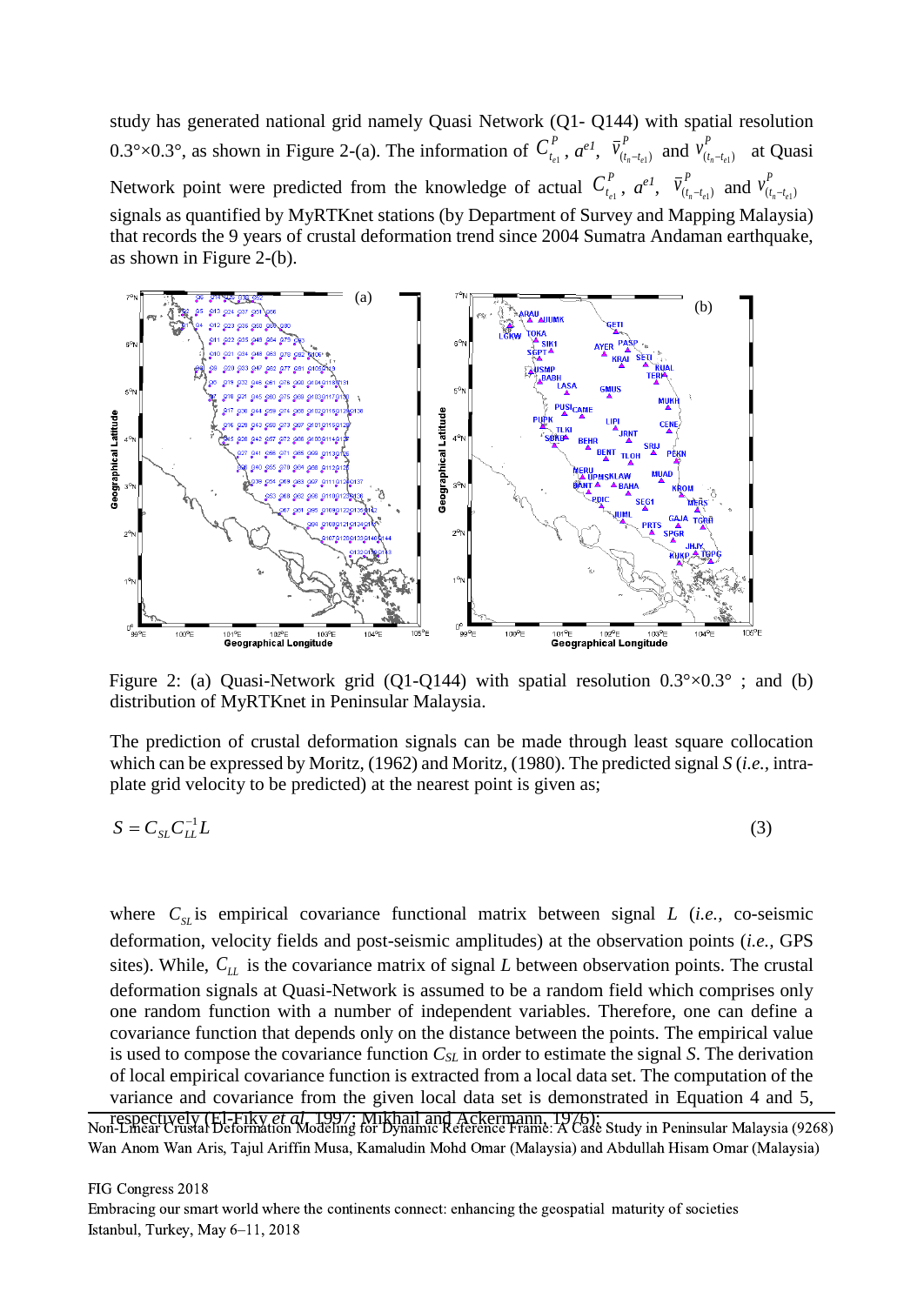$$
C_{LL}(0) = \frac{1}{n} \sum_{i=1}^{n} L_i L_i \tag{4}
$$

$$
C_{LL}(d_p) = \frac{1}{n_p} \sum_{i=1}^{n_p} L_i L_i \tag{5}
$$

where distance between location of MyRTKnet stations (*i* and *j*) are divided into finite discrete intervals *P*. The models were applied to predict both linear and non-linear motion for both *north* and *east* components to allow for determination of coordinate at specific epoch.

#### **3. CSDM & STDM**

Nine years of high precision daily GPS-derived coordinate time series (CTS) in *north* as *east* components has been generated by using GPS data as recoreded by MyRTKnet stations since December 2004. The GPS-derived CTS at these CORS were utilised to estimate information of *P*  $C_{t_{e1}}^P$ , *a*<sup>e1</sup>, and  $v_{(t_n-t_{e1})}^P$ *P*  $v_{(t_n-t_{e1})}^r$ . Meanwhile,  $\overline{v}_{(t_n-t_{e1})}^r$ *P*  $\overline{v}_{(t_n-t_{e1})}^r$  were extrapolated from the knowledge of Sunda plate motion model by Mustafar *et al.* (2016). These estimated values were then utilised to generate CSDM and STDM at Quasi Network points using least-square collocation as in Equation 3-5. Figure 3 presents CSDM vectors at Peninsular Malaysia during the occurance of four great earthquakes. The vector of CSDM<sup>2004</sup> was predicted from the knowledge of  $C_t^P$  $C_{t_{e1}}^P$  (*north* and *east*) during the 2004 Sumatra Andaman earthquake (9.2Mw) which was detected by 14 MyRTKnet stations. These vectors were headed to earthquake's epicenter (northern part of Sunda trench) at azimuth  $N256^{\circ}$  (southwestward) in northern part and decreased to  $N264^{\circ}$ (northwestward) in southern part of the region. Large predicted co-seismic displacements (*north* and *east*) was found with the highest magnitude of 185 mm at point Q1 (northwestern part of the region) and decreased to 24 mm at Q144 (southeastern part of the region). Similar to CSDM<sup>2004</sup>, the vector of CSDM<sup>2005</sup> was predicted from the knowledge of  $C_t^P$  $C_{t_{e1}}^P$  during the 2005 Nias Simeulue earthquake (8.5Mw) by using 14 detected MyRTKnet stations. It can be inspected that, the pattern of  $\text{CSDM}^{2005}$  vectors varies over Quasi Network points. The predicted vectors were found to be headed to the earthquake's epicenter with azimuth varying from  $\sim$ N216 $\textdegree$  to  $\sim$ N238 $\textdegree$ . Large predicted co-seismic displacements were found at Quasi Network points near to site PUPK at predicted displacement of 67 mm. Meanhwhile, CSDM<sup>2007</sup> vectors was predicted from the knowledge of co-seismic deformation during the 2007 Bengkulu earthquake (7.9Mw) as observed by twenty-eight (28) MyRTKnet sites. As seen from the figure, the magnitude and direction of CSDM<sup>2007</sup> significantly vary over latitudinal direction. Heterogeneous co-seismic displacement can be seen from east to southeast direction and headed to the earthquake's epicenter (in Mentawai trench, Indonesia) with azimuth that varies from ~N145<sup>o</sup> to ~N246<sup>o</sup>. Large predicted  $C_t^P$  $C_{t_{el}}^P$  were found with highest magnitude of 31 mm at Quasi Network points near to site KUKP (southern part).

FIG Congress 2018

Non-Linear Crustal Deformation Modeling for Dynamic Reference Frame: A Case Study in Peninsular Malaysia (9268) Wan Anom Wan Aris, Tajul Ariffin Musa, Kamaludin Mohd Omar (Malaysia) and Abdullah Hisam Omar (Malaysia)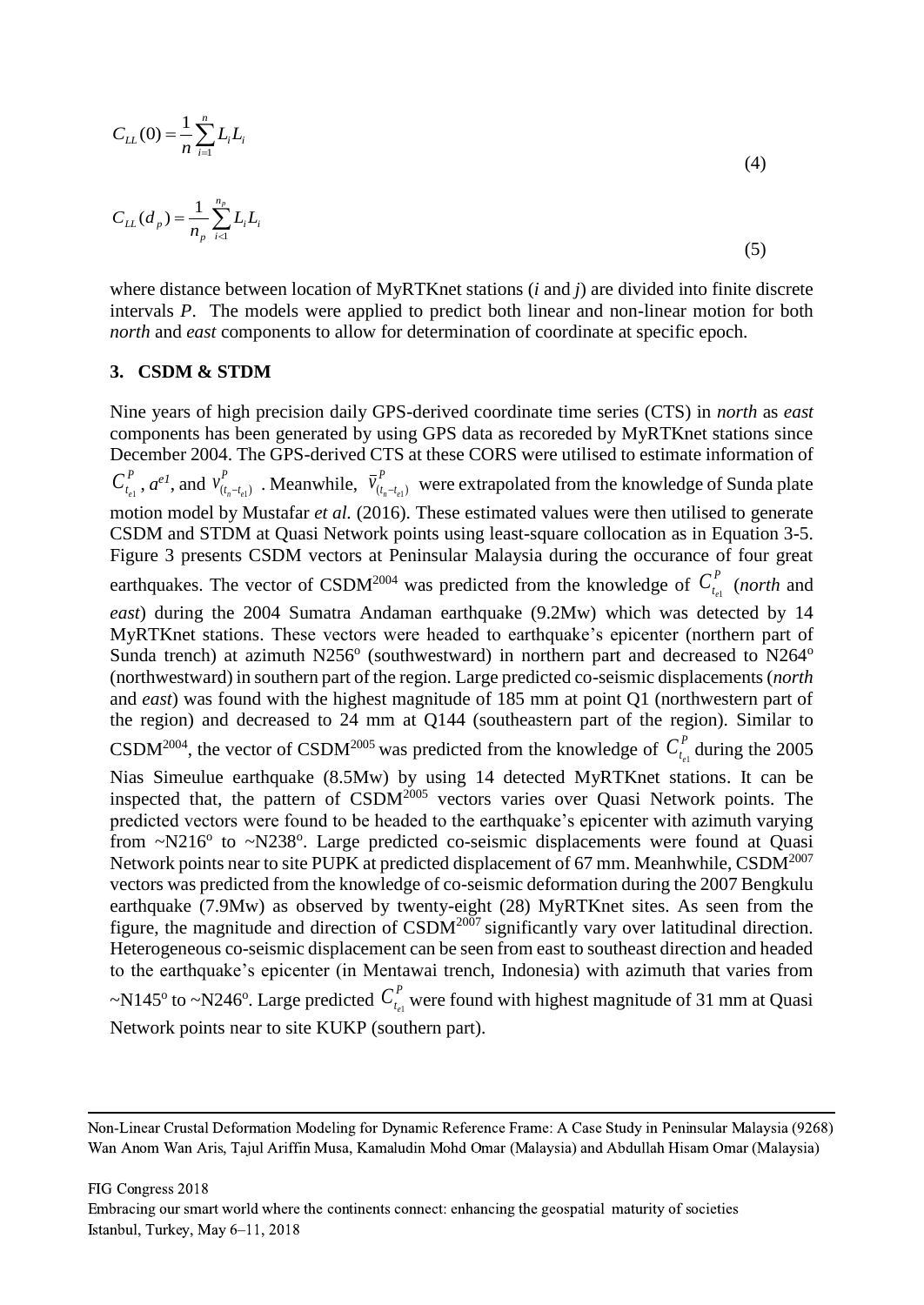

Figure 3: CSDM vectors,  $C_t^P$  $C_{t_{el}}^P$  in Peninsular Malaysia during great earthquakes occurances.

Non-Linear Crustal Deformation Modeling for Dynamic Reference Frame: A Case Study in Peninsular Malaysia (9268) Wan Anom Wan Aris, Tajul Ariffin Musa, Kamaludin Mohd Omar (Malaysia) and Abdullah Hisam Omar (Malaysia)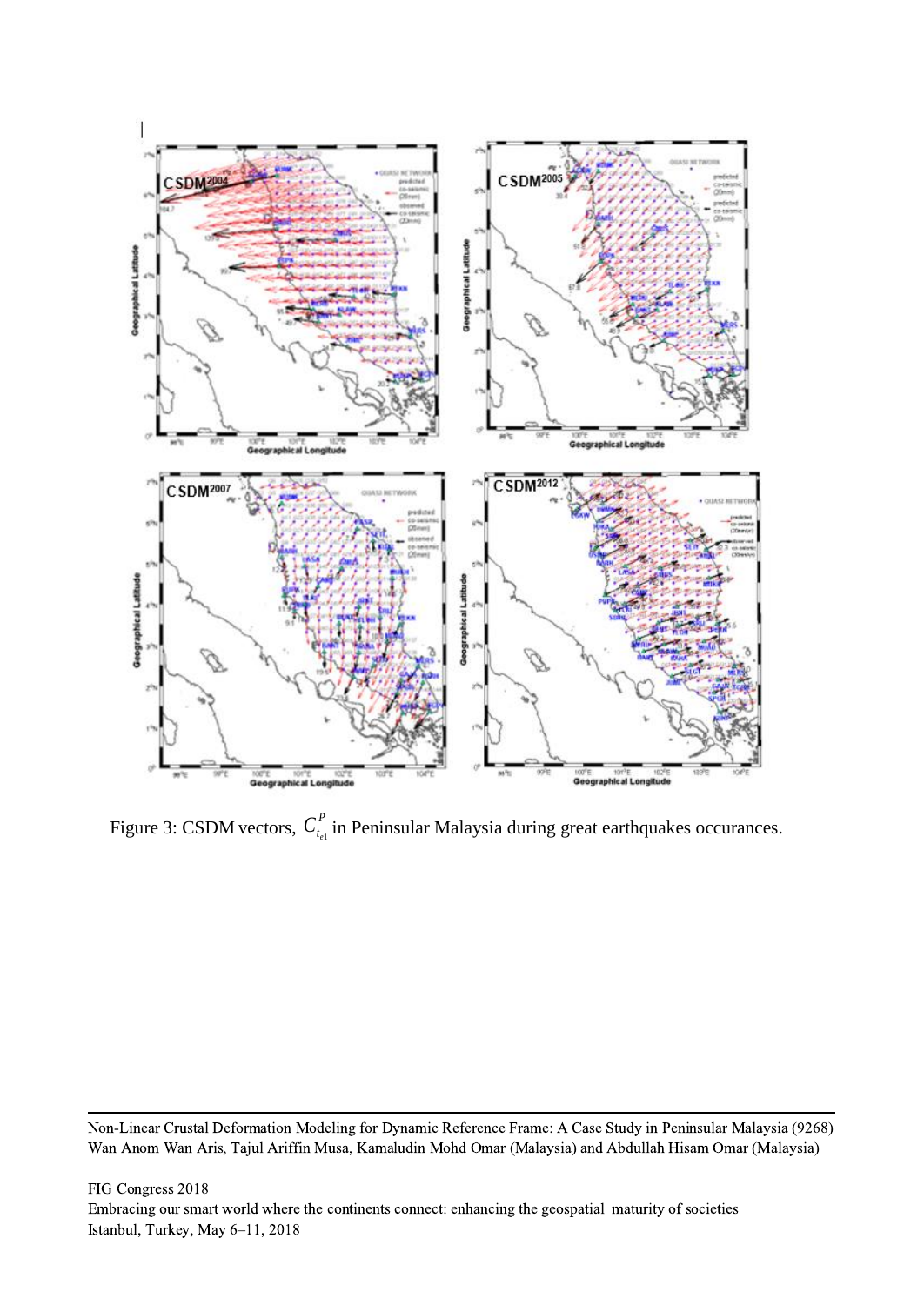

Figure 4: SuLin-STDM, VeLin-STDM and PosNoLin-STDM at Quasi Network points.

FIG Congress 2018 Embracing our smart world where the continents connect: enhancing the geospatial maturity of societies Istanbul, Turkey, May 6–11, 2018

Non-Linear Crustal Deformation Modeling for Dynamic Reference Frame: A Case Study in Peninsular Malaysia (9268) Wan Anom Wan Aris, Tajul Ariffin Musa, Kamaludin Mohd Omar (Malaysia) and Abdullah Hisam Omar (Malaysia)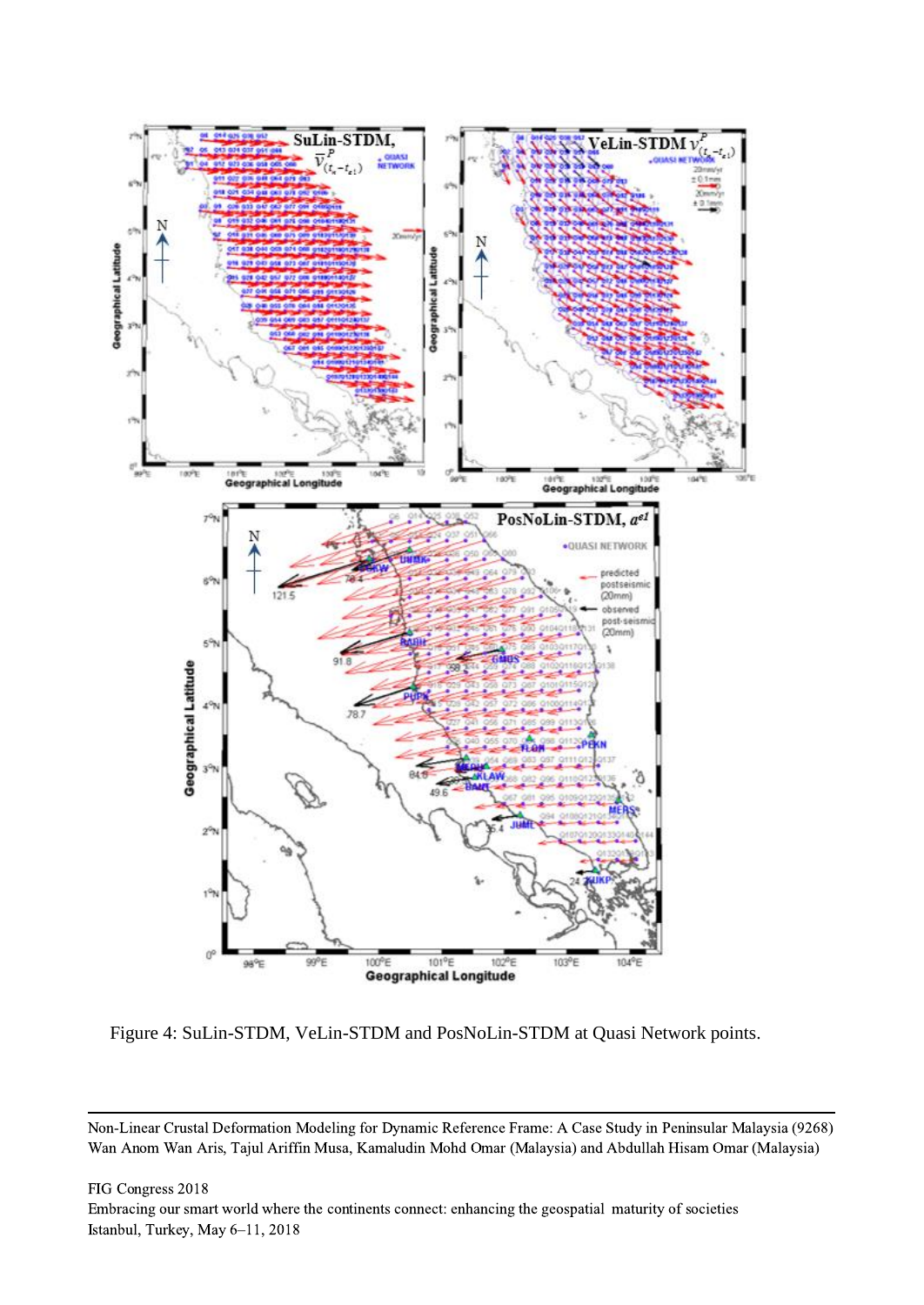Finally, vectors of CSDM<sup>2012</sup> represents spatial distribution of  $C_t^P$  $C_{t_{el}}^{\prime}$  during the 2012 Indian Ocean earthquake (8.6Mw). The model was determined from the knowledge of estimated  $C_t^P$  $C_{t_{e1}}^r$ from 34 MyRTKnet sites. One can inspect that the vector of CSDM<sup>2012</sup> headed to northeastward (azimuth from  $\sim N145^{\circ}$  to  $\sim N246^{\circ}$ ) and depicted different co-seismic pattern as compare to the other CSDMs. This can be explained due to the internal deformation of the diffused plate boundary between India and Australia plates that caused the Peninsular Malaysia to be coseismically displaced away from the earthquake's epicenter.

The velocity vector of SuLin-STDM, VeLin-STDM and PosNoLin-STDM are presented in Figure 4. The SuLin-STDM vectors appeared to be consistent at all Quasi Network points. This indicate the tectonic motion depicted as rigid but follow the rotation of Sunda plate. The region moves southeastward (in range of azimuth  $N95^{\circ} - N101^{\circ}$ ) with slow variation of magnitude at 31.713 mm/yr in the southern part and 33.212 mm/yr in the northern part of the region. From the figure, one can inspect inhomogeneous direction of intra-plate velocities from sites in northern to southern part that moved horizontally southeastward (in range of azimuth  $N130^{\circ}$  – N150°) with average magnitude of 15.389 mm/yr. The magnitude increased gradually over longitudinal and latitudinal with average magnitude of 22.989 mm/yr and moved southeastwardly (in range of azimuth  $N110^{\circ} - N122^{\circ}$ ). Finally, the pattern of PosNoLin-STDM indicates that the region is being driven by a single afterslip mechanism since the day of the 2004 Sumatra Andaman and subsequent earthquakes. The decay rate of post-seismic,  $\tau_{\text{los}}^{\text{el}}$ log  $\tau_{\rm lo}^{\rm el}$  was

found at 148.5 and 204.1 days for *north* and *east* components. From the analysis, these decay rates were also found to be consistent for all sites, however, the post-seismic amplitudes of the afterslip tends to varies over the region in spatial sense. Large post-seismic amplitudes can be noticed at Quasi Network points situated in the northwestern part of Peninsular Malaysia with magnitude  $\sim$ 121.5 mm. The post-seismic amplitudes,  $a^{eI}$  decreased over latitudinal of the region with minimum magnitude of 24.2 mm within southern part of the region.

## **4. ASSESSMENT OF CSDM AND STDM IN RESOLVING REFERENCE FRAME DISTORTION**

Experimental works has been conducted to test the efficacy of both STDM and CSDM models. Crustal deformation trends were predicted based on three assumptions; *Assumption 1*, *Assumption 2* and *Assumption 3* and its descriptions are tabulated in Table 1. Prediction tests were made at testing point, PN1 as shown in Figure 5. The PN1 is situated closer to existing MyRTKnet stations in the northern part of Peninsular Malaysia namely SGPT and it is noted that GPS positioning from this site is independent from STDM and CSDM modeling. The assessment result is shown in Figure 6.

Non-Linear Crustal Deformation Modeling for Dynamic Reference Frame: A Case Study in Peninsular Malaysia (9268) Wan Anom Wan Aris, Tajul Ariffin Musa, Kamaludin Mohd Omar (Malaysia) and Abdullah Hisam Omar (Malaysia)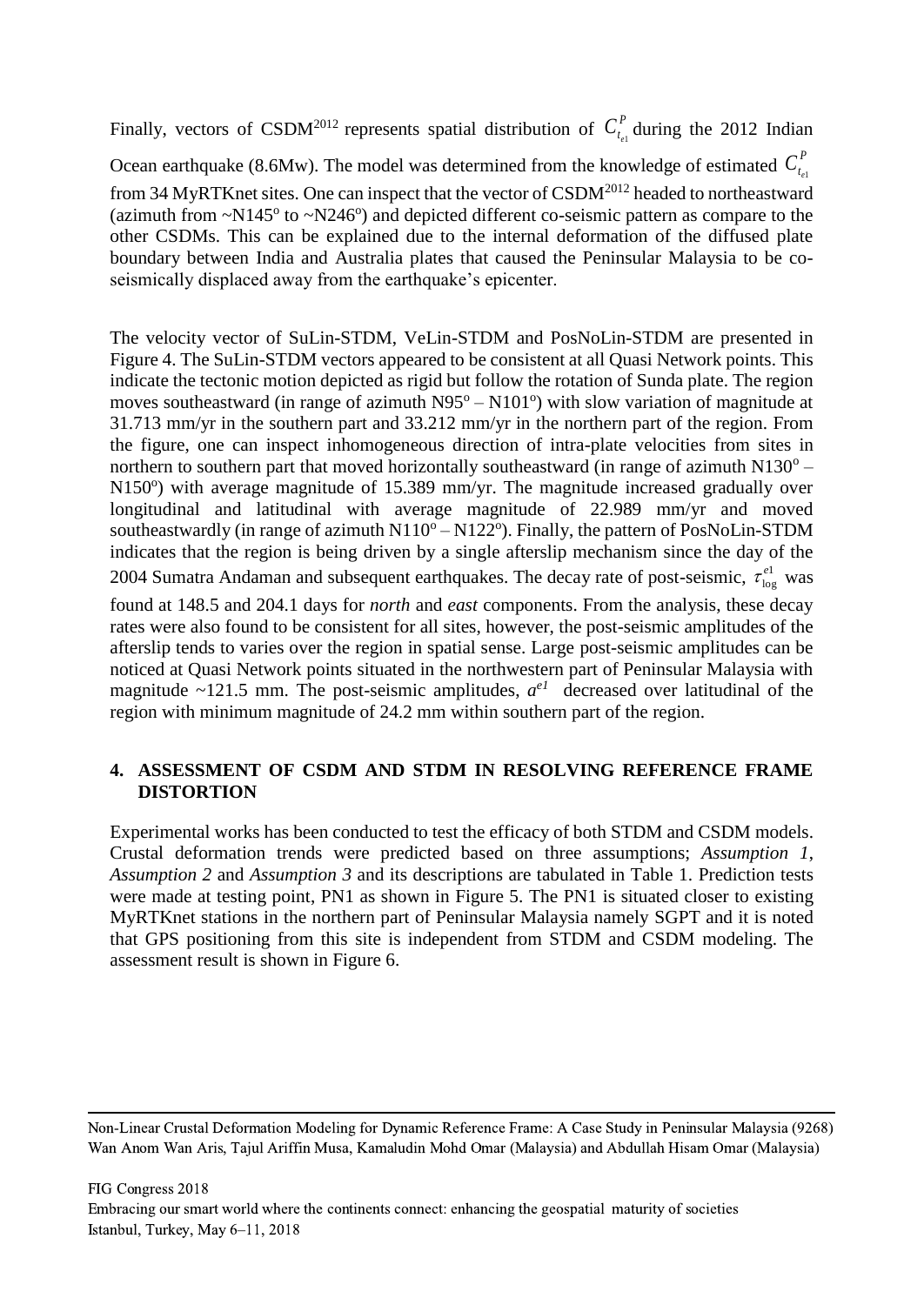| Assumption          | Explanation                                                                                                                                                                                                                                                                         | Trend<br>of<br>Crustal<br>Deformation       | Crustal<br>Deformation<br>Models                          |
|---------------------|-------------------------------------------------------------------------------------------------------------------------------------------------------------------------------------------------------------------------------------------------------------------------------------|---------------------------------------------|-----------------------------------------------------------|
| <i>Assumption 1</i> | After the occurrence of major earthquakes in Sundaland,<br>crustal deformation in Peninsular Malaysia still induced<br>by similar rotation of Sunda plate only.                                                                                                                     | Linear<br>(Equation 1)                      | $SunLin-STDM +$<br><b>CSDMs</b>                           |
| Assumption 2        | After the occurrence of major earthquakes in Sundaland,<br>crustal deformation in Peninsular Malaysia has changed<br>and continually moving as different plate entity apart<br>from Sunda plate rotation.                                                                           | Linear<br>(Equation 1)                      | $Velin-STDM +$<br><b>CSDMs</b>                            |
| Assumption 3        | After the occurrence of major earthquakes in Sundaland,<br>crustal deformation of Peninsular Malaysia still induced<br>by the similar rotation of Sunda plates at it was before,<br>but undergoing significant afterslip deformation <i>(i.e.,</i><br>co-seismic and post-seismic). | Linear<br>and<br>Non-Linear<br>(Equation 2) | $Sulin-STDM +$<br>PosNoLIn-STDM<br>$^{+}$<br><b>CSDMs</b> |

![](_page_8_Figure_1.jpeg)

![](_page_8_Figure_2.jpeg)

Figure 5: Locations of PN1 situated in northern part of Peninsular Malaysia.

As seen in Figure 6, the simulated CTS at PN1 based on *Assumption 1* led to significantly large difference in RMSe of about 59.2 mm and 181.4 mm in *north* and *east* components respectively. The simulated CTS from *Assumption 2* were different from actual GPS-derived CTS in *north* component with RMSe value of 22.889 mm. However large RMSe was depicted in easting components reaching to 77.227 mm. Simulated CTS from *Assumption 3* was in good agreement

Non-Linear Crustal Deformation Modeling for Dynamic Reference Frame: A Case Study in Peninsular Malaysia (9268) Wan Anom Wan Aris, Tajul Ariffin Musa, Kamaludin Mohd Omar (Malaysia) and Abdullah Hisam Omar (Malaysia)

FIG Congress 2018 Embracing our smart world where the continents connect: enhancing the geospatial maturity of societies Istanbul, Turkey, May 6–11, 2018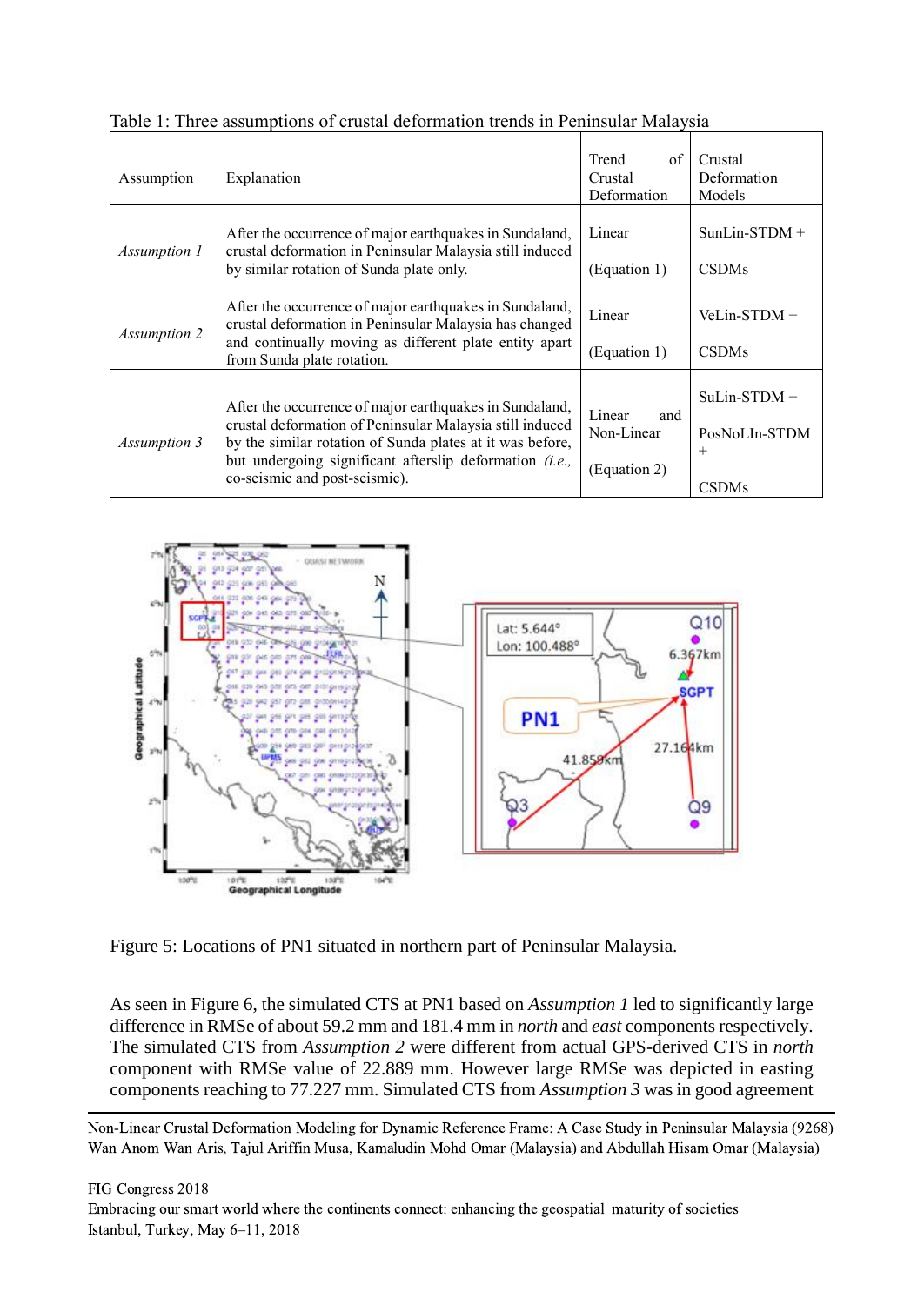with the GPS-derived CTS in *north* and *east* components with averaged RMSe of 9.984 mm, and excellent corelation factor  $R^2$  of 0.918.

![](_page_9_Figure_1.jpeg)

Figure 6: Misfit between the simulated CTS and observed GPS-derived CTS at four locations. Green, cyan and red represents residual simulated CTS based on *Assumption 1*, *Assumption 2* and *Assumption 3*, respectively.

From Figure 6 (a), the resutls from *Assumption 1* and *2* do not provide accurate deformation trend thus resulting large coordinate dispute over the time with RMS of residual of 114mm. Results from *Assumption 3* seems to provide accurate deformation trend with average RMS of Non-Linear Crustal Deformation Modeling for Dynamic Reference Frame: A Case Study in Peninsular Malaysia (9268) Wan Anom Wan Aris, Tajul Ariffin Musa, Kamaludin Mohd Omar (Malaysia) and Abdullah Hisam Omar (Malaysia)

FIG Congress 2018

Embracing our smart world where the continents connect: enhancing the geospatial maturity of societies Istanbul, Turkey, May 6–11, 2018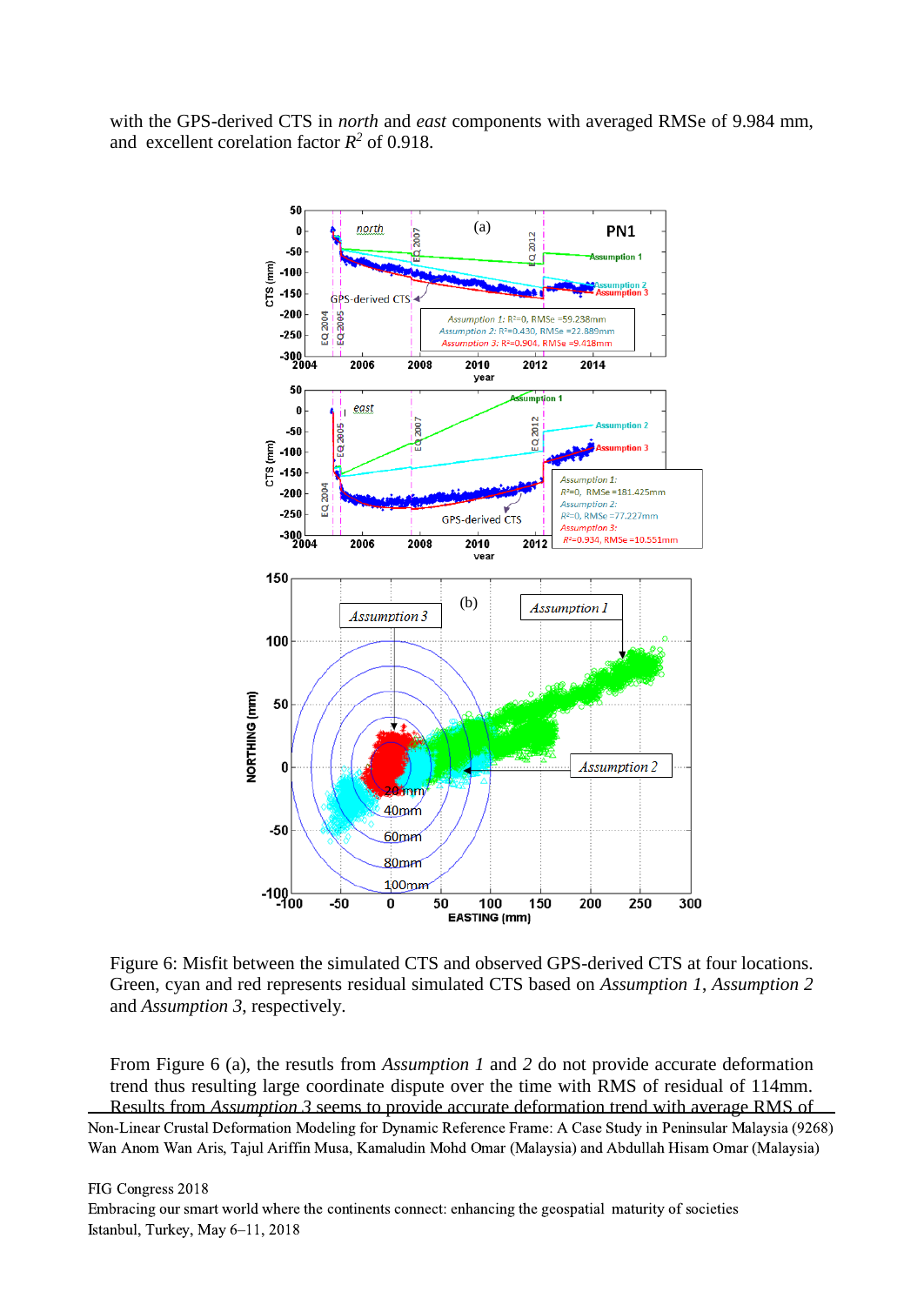residual of 11.538mm. In overall, the use of CSDMs works-well to re-compute the co-seismic displacement during the day of major earthquake's occurrences. However, large post-seismic amplitudes were observed in the northern of Peninsular Malaysia which is responsible for the inability of VeLin-STDM to determine the actual trend of crustal deformation within the region. It is expected that the used of SunLin-STDM and PosNoLin-STDM are efficient to resolve such distorted geodetic network and adequately describe the non-linear trend of post-seismic deformation. Further analysis on residual coordinate was made between predicted CTS and GPS-derived CTS. The green, cyan and red nodes in scatter plot of Figure 6 (b) represent residual from simulated CTS based on *Assumption 1*, *Assumption 2,* and *Assumption 3* respectively. It can be inspected that ~83% of simulated CTS from *Assumption 1* fall inside the 2cm limit, and ~17% fall between 2 and 4 cm. Meanwhile, 22% of simulated CTS from *Assumption 2* fall within 2 cm limit, and the other 78% were distributed from 2 to 10 cm. Nevertheless, simulated CTS from *Assumption 1* signify the presence of systematic bias. The results from this assessment indicates that after the occurrence of major earthquakes in Sundaland, crustal deformation of Peninsular Malaysia is still induced by the similar rotation of Sunda plates as it was before, but undergoing significant afterslip deformation (*i.e.,* coseismic and post-seismic), that agree with *Assumption 3*.

## **5. CONCLUSION**

This paper has presented proper modelling of linear and non-linear time dependency of seismic deformation for Peninsular Malaysia due to Sundaland plate motion and recent major earthquakes. The model may be used to update modern geodetic reference frame for precise 3D coordinates definition and determination. The coordinate time series analysis reveals that the post seismic deformation model yield position accuracy improvement of 1-2 cm while co seismic model contributed to position accuracy of +- 5mm. With this, the new concept of dynamic reference frame can be realized in Malaysia.

Non-Linear Crustal Deformation Modeling for Dynamic Reference Frame: A Case Study in Peninsular Malaysia (9268) Wan Anom Wan Aris, Tajul Ariffin Musa, Kamaludin Mohd Omar (Malaysia) and Abdullah Hisam Omar (Malaysia)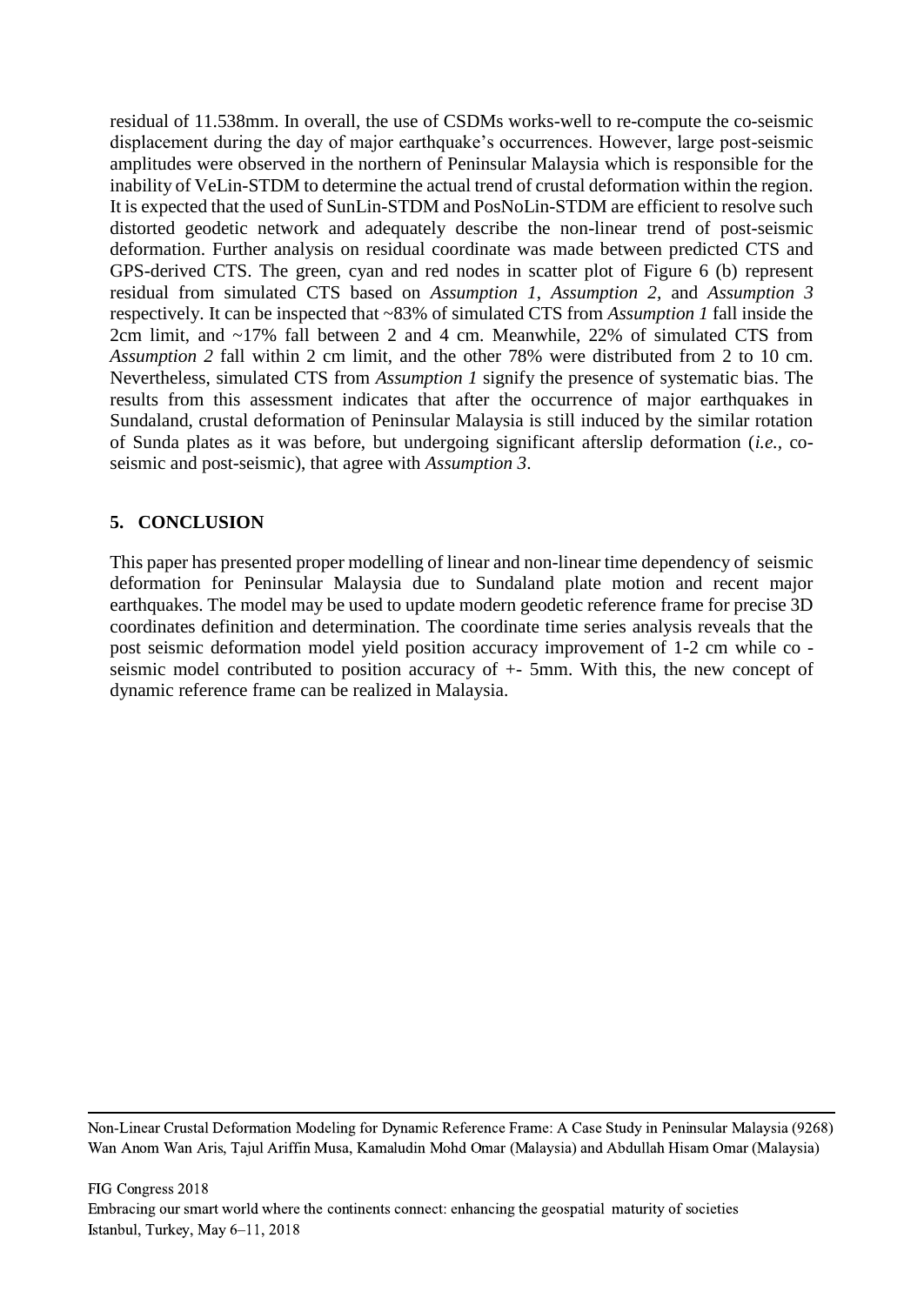## **ACKNOWLEDGEMENT**

The authors would like to thank to Department Surveying and Mapping Malaysia for providing the GPS/GNSS data of this study. The authors would also like to thanks to Ministry of Education, Malaysia and Universiti Teknology Malaysia, for their financial support in this study. This research was also partly funded by a grant Fundamental Research Grant Scheme (FRGS: 4F962) (2017 – 2020): Modeling Afterslip Crustal Deformation Of Sundaland's Earthquake for Malaysia.

## **REFERENCES**

- Altamimi, Z., P. Rebischung, L. Métivier, and Xavier, C. (2016). ITRF2014: A new release of the International Terrestrial Reference Frame modeling nonlinear station motions. J. Geophys. Res. Solid Earth, 121, 6109–6131, doi:10.1002/2016JB013098.
- Aris, W. W.A., Musa, T.A.,and Omar, K., Estimation of Co- And Postseismic Deformation after the Mw 8.6 Nias-Semeulue and Mw 8.5 Bengkulu Earthquakes from Continuous GPS Data, The International Archives of the Photogrammetry, Remote Sensing and Spatial Information Sciences, Volume XLII-4/W1, 2016, International Conference on Geomatic and Geospatial Technology (GGT) 2016, 3–5 October 2016, Kuala Lumpur, Malaysia(SCOPUS).
- Bevis, M., and Brown, A. (2014). Trajectory models and reference frames for crustal motion geodesy. J. Geod 88:283-311. doi:10.1007/s00190-013-0685-5.
- El-Fiky G.S., Kato, T., Fujii, Y. (1997). Distribution of vertical crustal movement rates in the Tohoku district, Japan, predicted by least-squares collocation. Journal of Geodesy, 71: 432-442. doi: 10.1007/s001900050111; Print ISSN: 0949-771.
- Gomez, D. D., Pinon, D.A., Smalley Jr, R., Bevis, M., Cimbaro, S. R., Lenzano, L. E., Baron, J. (2016). Reference frame access under the effects of great earthquakes: a least square collocation approach for non-secular post-seismic evolution. J. Geod. (2016). 90:263- 273. Doi:10.1007/s00190-015-00871-8.
- Mikhail E.M., Ackermann, F. (1976). Observation and least squares. Harper and Row, New York.
- Mustafar A.M., Simons, W.J.F., Tongkul, F., Satirapod, C., Omar, K.M., Visser, P. (2016). Quantifying Deformations in North Borneo with GPS. Journal of Geodesy.
- Moritz, H. (1962). Interpolation and prediction of gravity and their accuracy, Rep 24, Inst Geod Cart Ohio State Univ, Columbus, USA.

Moritz, H. (1980). Advanced physical geodesy. Herbert Wichmann Verlag, Karsruhe.

Okada, Y. (1985). Surface deformation due to shear and tensile faults in a half-space. Bull. Seismol. Soc. Am. 75:1135-1154.

FIG Congress 2018

Non-Linear Crustal Deformation Modeling for Dynamic Reference Frame: A Case Study in Peninsular Malaysia (9268) Wan Anom Wan Aris, Tajul Ariffin Musa, Kamaludin Mohd Omar (Malaysia) and Abdullah Hisam Omar (Malaysia)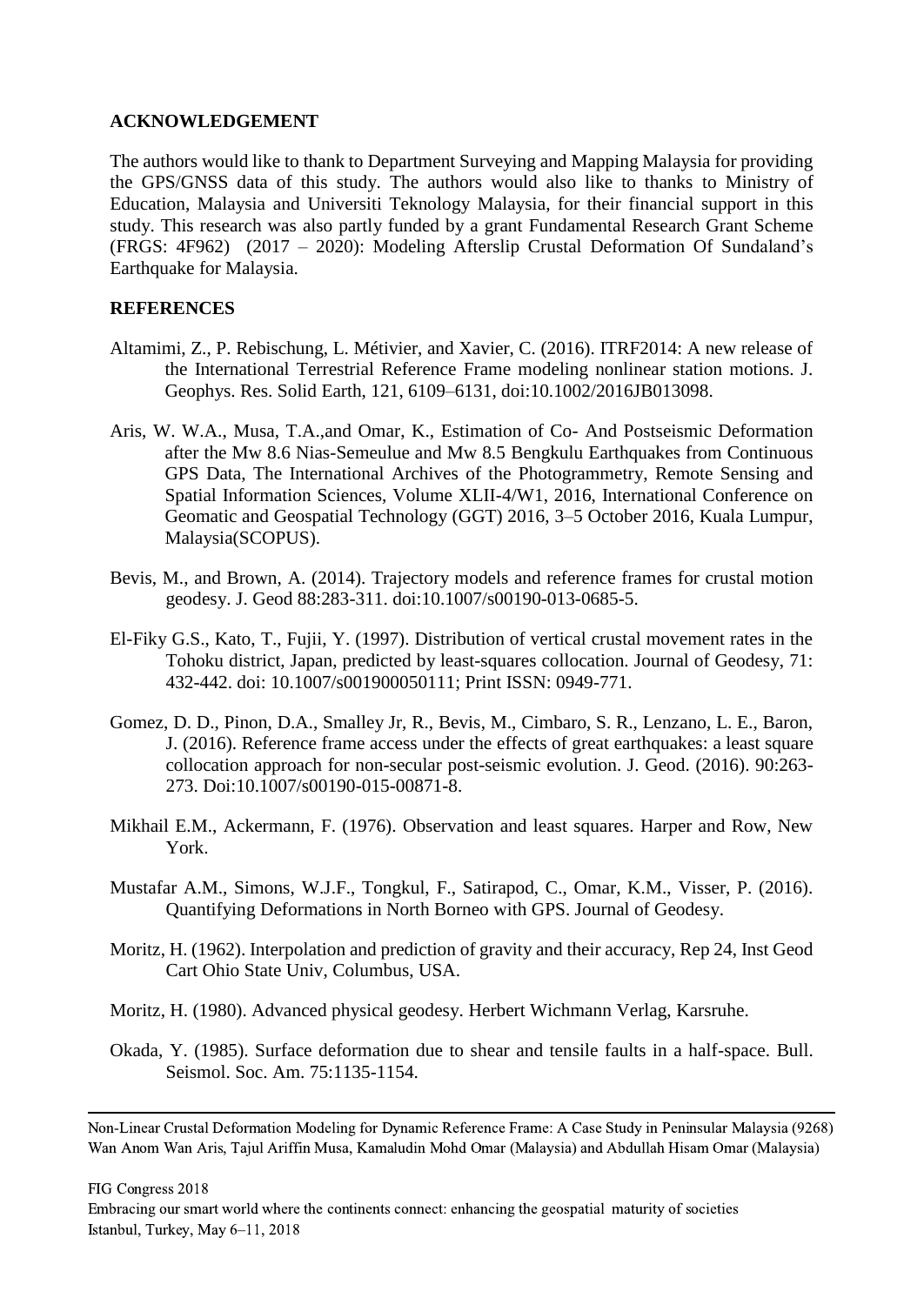## **BIOGRAPHICAL NOTES**

**Wan Anom Wan ARIS** holds a Ph.D in Geomatics Engineering from Universiti Teknologi Malaysia. She obtained her PhD (Geomatics Engineering) from Faculty of Geoinformation & Real Estate, Universiti Teknologi Malaysia. Her research area is GNSS data processing techniques for crustal deformation studies in Southeast Asia.

**Tajul Ariffin MUSA** is an associate professor in the Faculty of Geoinformation & Real Estate, Universiti Teknologi Malaysia. He obtained his PhD (Satellite Navigation & Positioning) from University of New South Wales, Australia. He specialises in surveying and mapping, satellite geodesy, atmospheric and space weather study. His research activities are focused on developing Global Positioning System (GPS) real-time surveying system and applications, GPS for meteorology, ionospheric measurements and its modelling for space weather monitoring in Southeast Asia.

**Kamaludin MOHD OMAR** holds a M.Sc. in Geodetic Science from Ohio State University. He is currently an associate professor in Geoinformation Department, Faculty of Geoinformation and Real Estate, Universiti Teknologi Malaysia. He specializes on clasical and modern reference frame, crustal deformation, geoid determination, high precision positioning and satellite altimetry in Southeast Asia.

**Sohaimie RASIDI** is currently Head of Geodesy Section, Department Surveying and Mapping Malaysia. He specializes on reference frame and geoid determination in Malaysia.

**Abdullah Hisam OMAR** is a senior lecturer in the Faculty of Geoinformation & Real Estate, Universiti Teknologi Malaysia. He obtained his PhD from Universiti Teknolohi Malaysia. He specialises in surveying and mapping, satellite geodesy, atmospheric and space weather study. His research activities are focused on positioning, mapping and Marine Cadastre in Malaysia.

## **CONTACTS**

Dr. Wan Anom Wan Aris Geomatics and Innovation Research Group, Faculty of Geoinformation & Real Estate 81310 Universiti Teknologi Malaysia Johor Bahru, MALAYSIA. Email: [anomaris@gmail.com](mailto:anomaris@gmail.com) [kamaludinomar@utm.my](mailto:kamaludinomar@utm.my) Web site: [http://www.geoinfo.utm.my/Research\\_Group/gng/aboutus.html](http://www.geoinfo.utm.my/Research_Group/gng/aboutus.html)

Assoc. Prof. Dr. Tajul Ariffin Musa Geomatics and Innovation Research Group, Faculty of Geoinformation & Real Estate 81310 Universiti Teknologi Malaysia Johor Bahru, MALAYSIA. Email: [tajulariffin@utm.my](mailto:tajulariffin@utm.my) Web site: [http://www.geoinfo.utm.my/Research\\_Group/gng/aboutus.html](http://www.geoinfo.utm.my/Research_Group/gng/aboutus.html)

Assoc. Prof. Kamaludin Mohd Omar

Geomatics and Innovation Research Group, Faculty of Geoinformation & Real Estate 81310 Universiti Teknologi Malaysia Johor Bahru, MALAYSIA. Email: [kamaludinomar@utm.my](mailto:kamaludinomar@utm.my)

Web site: [http://www.geoinfo.utm.my/Research\\_Group/gng/aboutus.html](http://www.geoinfo.utm.my/Research_Group/gng/aboutus.html)

Non-Linear Crustal Deformation Modeling for Dynamic Reference Frame: A Case Study in Peninsular Malaysia (9268) Wan Anom Wan Aris, Tajul Ariffin Musa, Kamaludin Mohd Omar (Malaysia) and Abdullah Hisam Omar (Malaysia)

FIG Congress 2018 Embracing our smart world where the continents connect: enhancing the geospatial maturity of societies Istanbul, Turkey, May 6–11, 2018